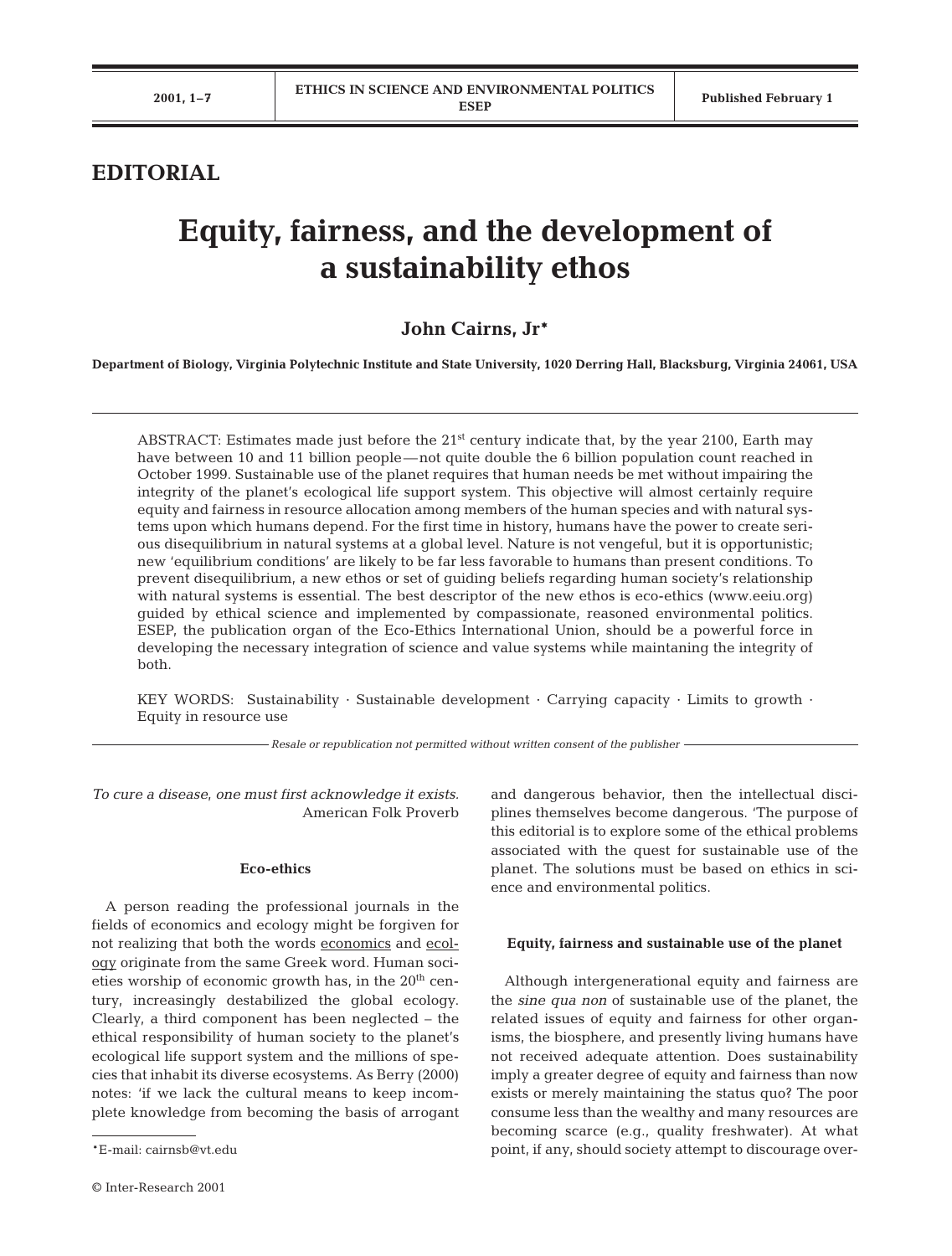consumption in order to increase planetary carrying capacity of humans or to achieve a greater degree of equitability or fairness? All too often, sustainability focuses on business activities (e.g., sustainable transportation, energy, agriculture, etc.) rather than attempting to develop a global ethos (a set of guiding beliefs) that would shift human behavior in ways that would protect the biospheric life support system and make better use of natural capital (Hawken et al. 1999).

Sustainable use of the planet is often discussed as if it were a new concept. However, some societies had a sustainable relationship with natural systems for thousands of years. From what remains of them today and from early reports of these societies, it is evident that most individuals had an encyclopedic knowledge of the ecosystems they inhabited. In addition, robust evidence indicates that now living individuals, in the Kalahari Desert for example, can accurately construct events of the recent past just by examining animal tracks, scat, and the like.

Another notable feature of sustainable societies was their small per capita ecological footprints [for details of this concept, see Rees (1996)] and the comparatively small differences in material goods and resources consumption per capita. The disparities in personal income (and, thus, access to resources), even in a comparatively wealthy country such as the United States, are not likely to be endorsed by the extremely poor. This situation is not conducive to a societal ethos or shared set of values. An ethos based on fairness and equity regarding human society's behavior within its own and other species seems to be the only possible unifying theme for sustainable use of the planet. Even then it might not happen—stochastic events do occur!

Societies that lived sustainably for thousands of years, presumably by not depleting natural capital, generally expressed a sense of 'oneness' with the universe or environment. This identification or oneness still exists in some societies today—for example, Bhutan (Tashi Wangchuck, personal communication). In contrast, individualism is arguably the dominant view in the world today, although not overtly expressed in some dictatorial societies. In some societies (e.g., United States), individual 'rights' are proclaimed much more frequently than individual responsibility for the greater or universal good. Surely, honoring and respecting the uniqueness of each individual can be achieved without endorsing uncivil, disruptive behavior. Technology and increased affluence cannot, of themselves, negate the bleak characterization of humans (Hobbes 1651) as being dominated by the will for self preservation. Hobbes states that the war of 'all against all' is continual and humans are condemned to a life that is 'solitary, poor, nasty, brutish, and short. 'Profligate use of natural capital (including fossil fuels) plus technology have increased life expectancy, crowded the planet far beyond expectations of Hobbes' time, and provided unprecedented affluence to a minority of the world's population. Even so, humans still inhabit a finite planet and resources are not unlimited. Thus, the will for self preservation must now include a sense of equity and fairness in resource use, including intergenerational relationships. A sustainability ethos must also include preservation and protection of the planet's ecological life support system since no technology exists to replace it.

This desire for development of a sustainability ethos may seem unworldly and utopian. However, the Australian aborigines appear to have lived in a sustainable relationship with their environment for 50 000 years or more. The Bushmen of Southwest Africa have done equally well in a comparatively hostile environment the desert in which they live (Thomas 1958). In addition, other species have lived sustainably in their environments for incredible spans of time. Tullock's (1994) very readable book on the economics of non-human societies provides some fascinating insights into economies that have existed far longer than human society's. Is it utopian to expect *Homo sapiens* to match the performance of species with tiny brains or no brains at all? To deny the possibility of doing so is to acknowledge that intelligence, as humans define it, has been an evolutionary failure.

Homer-Dixon et al. (1993) have produced a superb analysis of the role that scarcity of natural resources plays in violent conflict (also more recently, Homer-Dixon 1999). An opposing view is that resource scarcities are not limiting to the human species because human ingenuity and technology will provide substitutes (e.g., Simon's views in Myers & Simon 1994). However, no robust evidence exists that resources are infinitely substitutable and, until there is, the precautionary principle mandates preservation and enhancement of natural capital. Even if humans were no longer resource limited, 30+ million other species are. Surely humans have some ethical responsibility toward them (Cairns 1999)! As Campbell (1991) comments about the first evidence of art found in French, Spanish, and North American caves—some dating back to 40,000 years BC—one finds that 'the mystery dimension of man's residence in the universe opens through the iconography of animal messengers. 'As Wilson (1984) notes, humans have biologically based expressions of human dependence on nature for survival of their species. Wilson contends that this dependence is so widespread that it is a universal human characteristic firmly verifiable as innate to the human psyche. Also, Leopold (1949) describes this beautifully in discussing the value of a goose honk.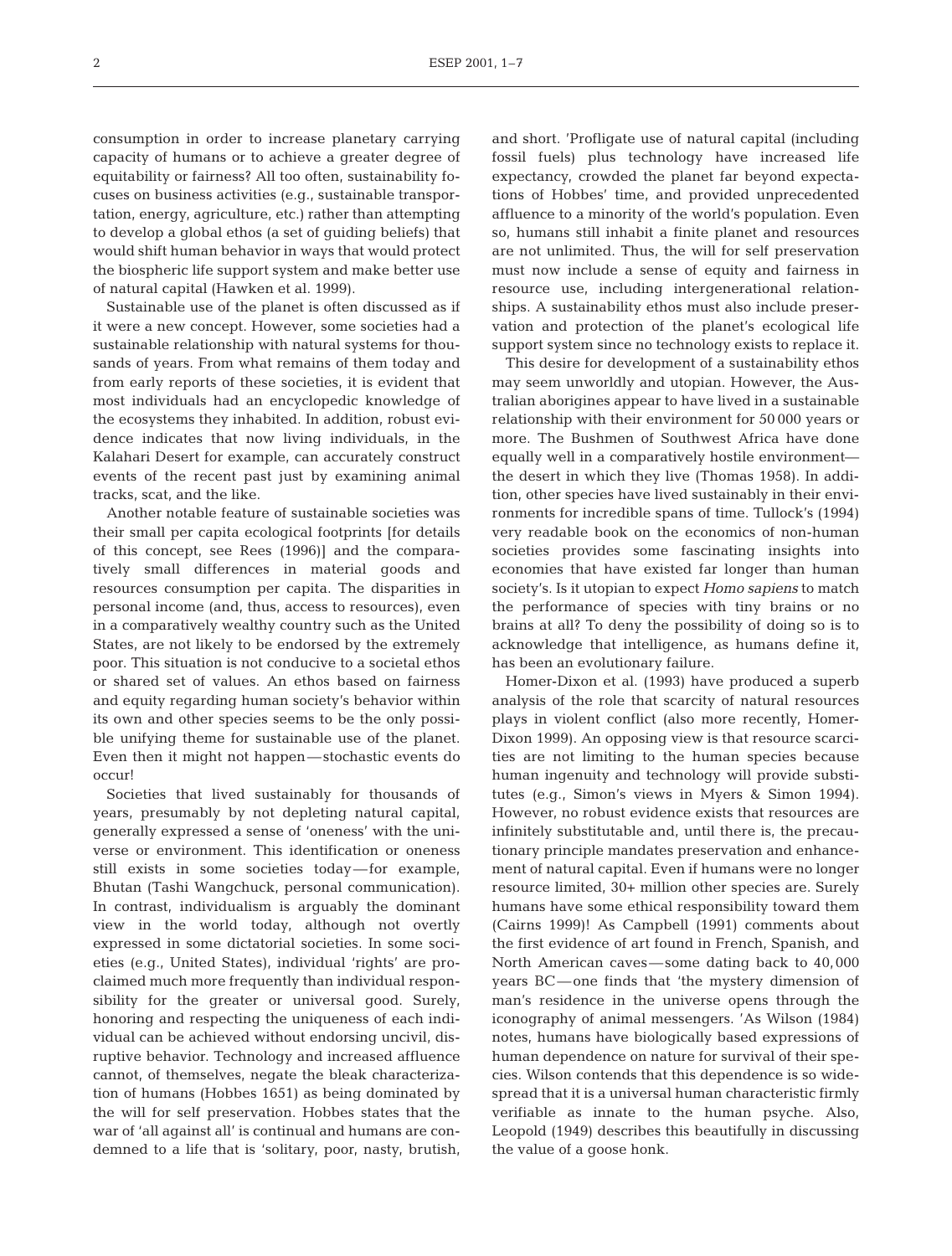#### **The tyranny of small decisions**

Most people do not realize the cumulative effect that their personal decisions have on the biosphere. Many don't care! With over 6 billion people on the planet, the aggregate impact of millions of similar decisions can have devastating effects on natural systems and personal lives. Odum (1982) remarks on this effect from an ecological viewpoint and, earlier, Kahn (1966) comments from an economic viewpoint. Air pollution in major cities from automobiles is just one of many examples of this aggregate impact of large numbers of identical, individually insignificant decisions.

Human society's economic and technological prowess has engendered the dangerous belief that humans are increasingly free from natural laws that govern other species (Simon 1981). Even in the improbable event that this assumption is valid, there is no assurance that political leaders will not make inept decisions regarding its use. In general, the scientific and technological literacy of political leaders is not high, and this, coupled with an unwillingness to relinquish power, virtually guarantees unfortunate, unadvisable consequences to the general public. Still, there are grounds for hope.

#### **The co-evolutionary basis for sustainability**

Raven & Johnson (1986) define co-evolution as 'the simultaneous development of adaptations in 2 or more populations, species, or *other categories* (italics mine) that interact so closely that each is a strong selective force on the other. 'Most people are aware that insects, hummingbirds, and a variety of other creatures are lured to plants in various ways (nectar, aroma, etc.) and transfer genetic material (pollen) to other plants. This co-evolutionary relationship has enormous economic value to human society, which becomes painfully evident when something happens to the pollinators and the major agricultural crops are diminished. Arguably, pests and pesticide manufacturers are in a co-evolutionary relationship since pests develop resistance and the manufacturers develop new products. Antibiotic resistant strains of germs are another example from the field of human medicine. The last 2 examples are important because an intelligent species (*Homo sapiens*) is forced to modify its behavior and practices as a result of changes in a less intelligent species. AIDS is a prime example of this issue.

The situation becomes even more interesting in the *other categories* (italics mine) part of the definition. For example, Schneider & Londer (1984) discuss the coevolutionary relationship between human society and global climate. Cairns (1994, 1996, 1997) also discusses the co-evolutionary relationship between human society and natural systems. Natural systems are human society's ecological life support system and furnish services (e.g. maintaining atmospheric gas balance). Careless behavior will eliminate many species, but will leave those species that humans cannot control (pests). Humans cannot control the 30-50 million species on the planet, but other species are good at controlling each other. Sustainable use of the planet requires that humans live more harmoniously with all other species since they constitute the life support system.

#### **Enlightened self interest**

No species willingly relinquishes resources without getting something in return. In some cases, such as the 'helper' of a mated pair of Florida scrub jays (a bird), what initially appeared to be altruism turned out to produce long-term material benefits that were not immediately apparent to observers. If the individual bird of the same sex as the helper dies, the latter acquires a territory at low cost. For some humans, such relationships may be based on survival of one's genotype or emotional satisfaction. How does the average human benefit from engaging in successful sustainability initiatives? Some illustrative examples follow.

1. Fair and equitable allocation of resources with the human and other species should reduce social unrest, including wars, and keep the planet's life support system functioning dependably.

2. Intergenerational equity and fairness in resource allocation should enhance hope for the future among the young and encourage them to participate in this endeavor.

3. A sustainable planet is the best legacy the older generations can leave for the young. Participation in sustainability initiatives can give more meaning to the lives of the elderly, especially those who have not remained engaged with life and the larger community.

4. Biophilia (love of nature) is basic to human nature (Wilson 1984). Protecting and enhancing the health of nature will simultaneously enhance human health.

5. Beyond a certain minimal level, material possessions do not enhance happiness. Feelings of love, affection, socialization, and compassion are more likely to bring about happiness. Acquiring, maintaining, and guarding material possessions reduces the time available for the activities just mentioned.

6. Compassion for the human and other species is based on a commitment to, respect for, and responsibility for all forms of life. Compassion is not possessive (but the human attitude toward material goods is). Sustainable use of the planet is based on sharing, which enhances societal integrity.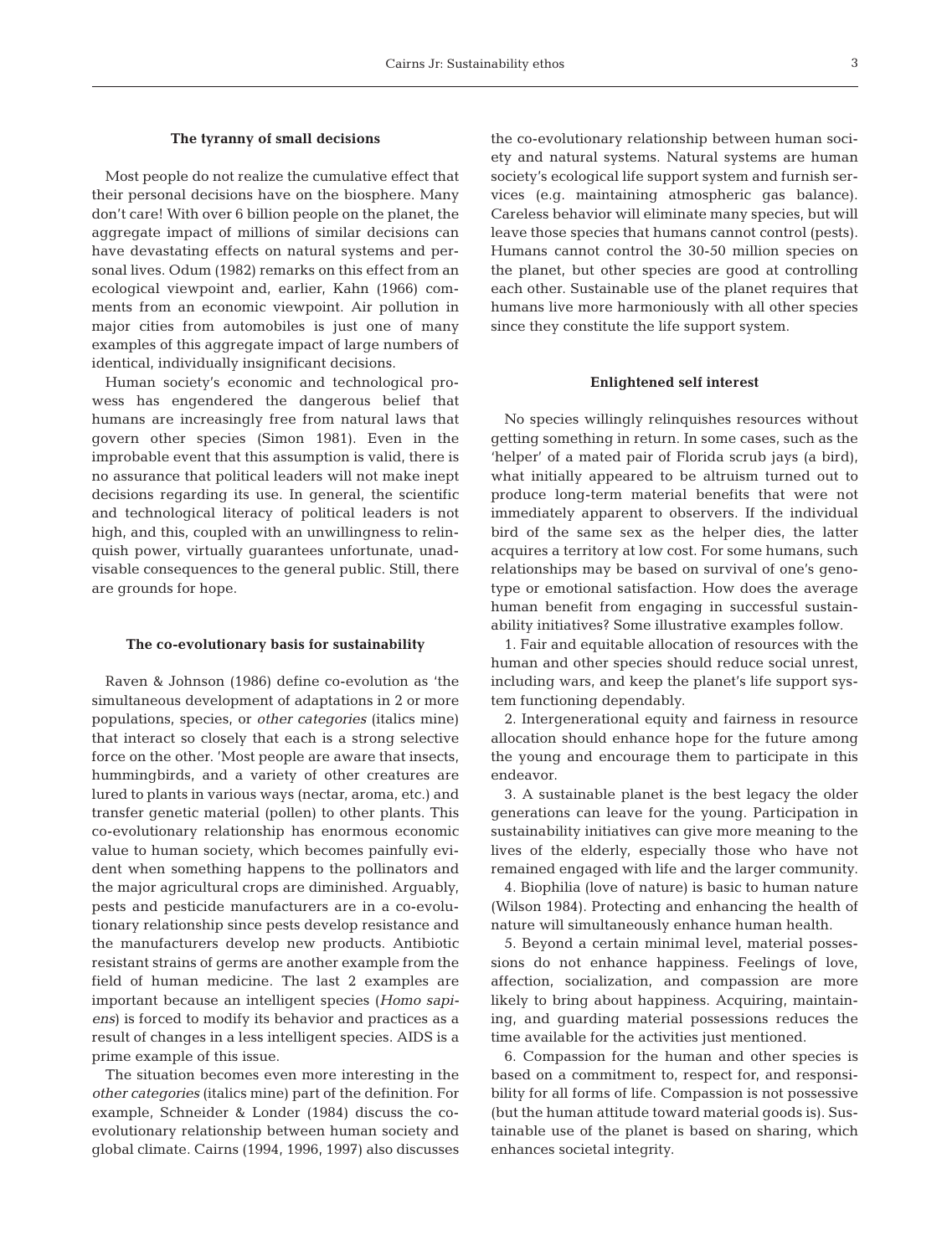#### **Sustainable development – utopian and vague**

When the Brundtland Report (The World Commission on Environment and Development 1987) was first published, I was stunned by its widespread acceptance by some individuals and groups that an uncharitable person might call anti-environmental. On reflection, this acceptance was less surprising because the concept of sustainability is stated in such vague terms that it is more a challenge to the status quo than a well defined, implementable program. Inspired by the Natural Step Program, Cairns (1997b) developed a preliminary set of goals and conditions essential for sustainability. A greatly condensed summary, without discussion of any points, follows (reproduced with permission).

#### **Goal 1**

- To assure that the machinery of nature has sufficient energy to deliver the necessary ecosystem services.
- *Condition*: Human society shall not co-opt so much of Earth's energy that ecosystems can neither furnish services nor endure for substantial periods of time.

### **Goal 2**

- To avoid poisoning or impairing the machinery of nature by altering both the structure and function of natural systems by means of toxicants.
- *Condition*: Substances extracted from Earth's crust or synthesized from raw materials must not be concentrated or dispersed in ways harmful to the biosphere (e.g., metals, oils, or pesticides).

#### **Goal 3**

- To ensure that ecosystem services, such as the maintenance of atmospheric gas balance, favorable to human and other life forms continue at their present or, preferably, better levels.
- *Condition 1*: The physical and biological basis for the services provided by nature shall not be systematically diminished (e.g., overharvesting whales or fishery breeding stocks).
- *Condition 2*: Artifacts created by human society may not increase systematically on the planet.
- *Condition 3:* A balance must exist between ecological destruction and repair – this is an obvious, almost platitudinous, statement; yet, this concept must be included in public policy.
- *Condition 4*: Management strategies for sustainability must allow natural processes such as succession, evolution, predator-prey relationships, and the like to continue.

#### **Goal 4**

- To devise a better balance in meeting short-term and long-term 'needs' of human society.
- *Condition*: Short-term human 'needs' may not be met if doing so endangers the planet's ecological life-support system.
- *Subcondition 1.* If a world food shortage develops, grains will be shifted from domesticated animals to humans, rather than conversion of more natural systems to agriculture.
- *Subcondition 2.* Society must not depend on yet-undeveloped technologies to save it from the problems it has created.

# **Goal 5**

- To ensure most of Earth's population has the opportunity for a high quality life.
- *Condition*: Human population over the long term must be stabilized at a point at which adequate per capita resources are demonstrably available.
- *Subcondition 1.* When defining sustainable use of the planet, society should use quality of life as the primary criterion.
- *Subcondition 2.* Human 'rights' may not be met if the ecological life-support system is endangered by doing so.
- *Subcondition 3.* The majority of people and countries on the planet must accept a single paradigm on sustainable use of the planet.

# **Goal 6**

- To avoid a human-induced episodic environmental catastrophe that would cause much human suffering.
- *Condition*: When employing environmental management strategies about which the precise consequences are still somewhat uncertain, large protective safety margins (i.e., either slowing development or carrying it out extremely cautiously) are essential until the outcome has been better defined and the consequences have been determined to be acceptable and not of significance to long-term sustainability.

#### **Goal 7**

- To diminish the conflict between generations caused by the perception that future generations will lead impoverished lives because of present greed.
- *Condition*: Older people must become deeply involved in sustainable use of the planet to demonstrate by deeds, not words, the older generation's concern for generations to follow.

#### **Goal 8**

- To reincorporate all waste from human society into natural systems without damaging their integrity.
- *Condition 1*: Materials that cannot be reintroduced safely into natural systems should not be produced.
- *Condition 2*: Assimilative capacity of natural systems shall not be exceeded.
- *Condition 3*: Robust predictive models must be developed regarding assimilative capacity, and these models must be validated and continually monitored to ensure that previously established quality-control conditions based on these 2 prior activities are being met at all times.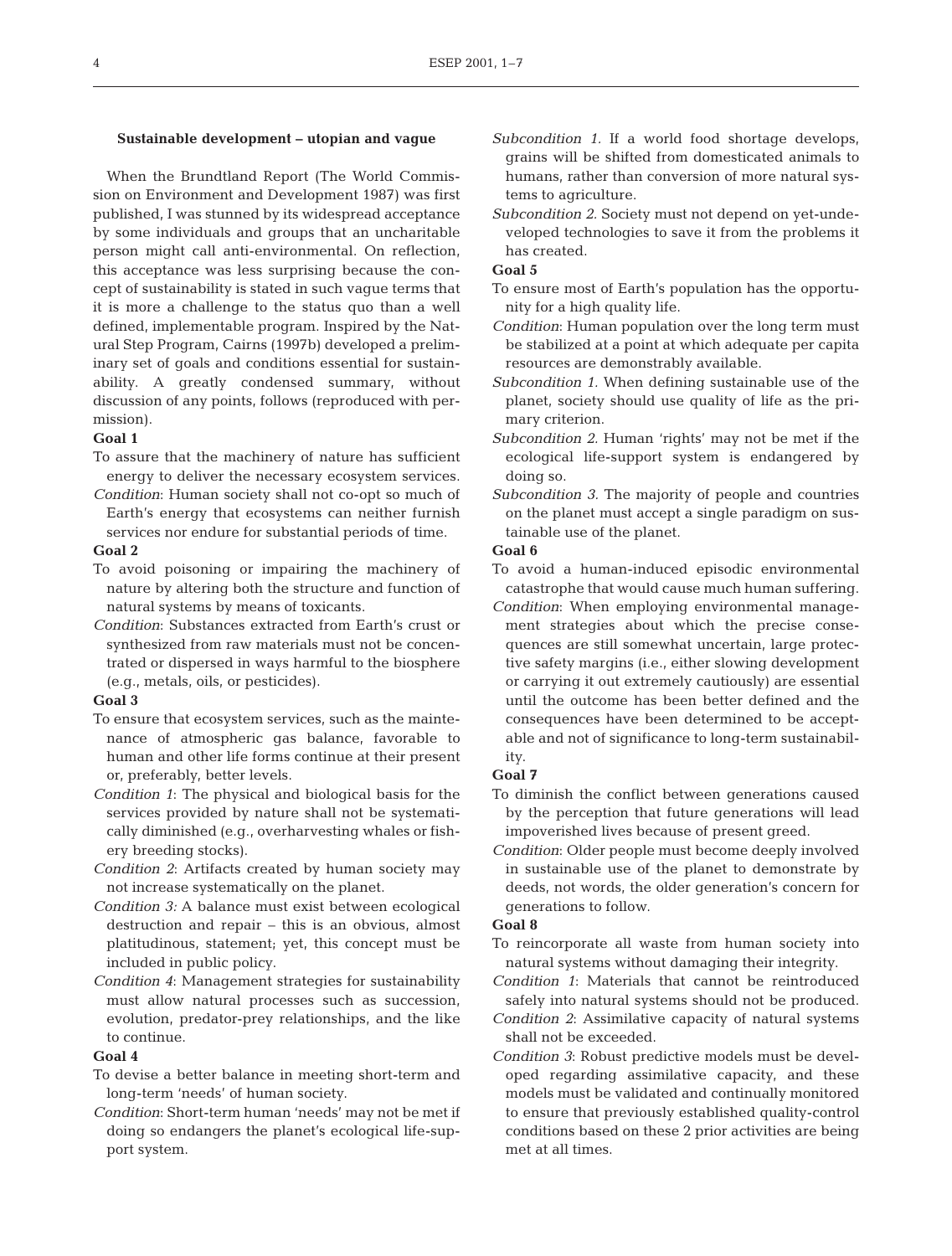# **Goal 9**

- To develop equity and fairness in resources distribution within human society and with other species with which it shares the planet.
- *Condition 1*: A sufficient majority of humans must acknowledge the reality of equity and fairness so that there is an incentive to preserve the ecological life-support system for sustainability.
- *Condition 2*: Ethnic and racial strife must cease so that destructive energy can be rechanneled into constructive activities.

#### **Goal 10**

To develop a holistic sustainability initiative.

- *Condition*: Each specific or targeted sustainability initiative (e.g., agriculture, transportation, energy, cites, fisheries) must not act as if it is the only 'flower facing the sun!' It will be difficult to orchestrate these special interests, but otherwise, holistic sustainability will fail.
- Cairns (2000) restated these in a more abbreviated ethical context as a declaration of World Peace and Sustainability.
- 1. Peace among humans is a necessary precursor to sustainability.
- 2. A harmonious relationship between humans and the biosphere is essential to sustainability.
- 3. Robust sustainable use of the planet requires human acknowledgment of dependence upon ecosystem services (e.g., maintaining atmospheric gas balance).
- 4. Ecological damage and repair must be in balance (as a minimal condition).
- 5. Anthropogenic biotic impoverishment (i.e., species extinction) must cease.
- 6. Absence of certainty is not synonymous with absence of risk—what we do not know can hurt us badly.
- 7. No species endures forever—we have an ethical and moral obligation to ensure that efforts to make the planet sustainable for our species does not preclude sustainable use by other species with which we share the planet.
- 8. Peace with nature requires that humans cease displacing natural systems by constructing artifacts. Failure to do so will destroy our ecological life support system.
- 9. Nothing is more important than understanding the consequences of human society's destructive potential for both our own and other species and to change our behavior accordingly.
- 10. Changing existing paradigms requires that concerned individuals confront both policymaker and the general public with scientific information and reasoned argument. Additionally, they must expose them to the vision and ethos required for both peace and sustainability.

11. We must recognize the inappropriateness of the economic growth paradigm for sustainable use of a finite planet and the concomitant importance of limiting resource consumption per individual to enable allocation to future generations.

#### **The precautionary principle**

The precautionary principle insists that policy makers move to anticipate problems before they arise or before persuasive scientific evidence of harm is available (Jordan & O'Riordan 1999). The Rio Declaration on Environment and Development (1992) gave the precautionary principle wider visibility to those making international agreements and national legislation. A crucial sentence reads: 'Where there are threats of serious or irreversible damage, lack of full scientific certainty shall not be used as a reason for postponing cost-effective measures to prevent environmental degradation. 'The Swedish Chemicals Policy Committee (1997) took a precautionary approach in their chemicals management model, which focused on sustainability. The treaty establishing the European Community (1993; Article 130:297–299) also takes a precautionary stance. These and other examples direct attention to the need to identify threats to Earth's ecological life support system and to take steps to prevent serious or irreversible harm before it occurs. Given the lofty levels from which these exhortations are issued, one might reasonably expect more implementation to occur. However, the rate of implementation is far too slow in view of the magnitude and diversity of environmental threats likely to develop before 2050. Why is a paradigm shift toward precaution and sustainability not developing more rapidly?

# **The tyranny of paradigms past**

Mainstream science of the 20<sup>th</sup> century espoused a separation of value judgments and science following the teaching of Decartes & Bacon. Reductionist (primarily laboratory) science has been based on quantifiability, replicability, and statistical significance of results. However, problems at landscape, national, and global levels are multivariate and the outcome is strongly influenced by societal values. Government subsidies (Myers & Kent 1998) is just one of many possible examples. In the United States and many other countries, public policy and associated implementation are more likely, in practice, to protect economic health than environmental and public health. The continuing legal battles about the responsibility of tobacco manufacturers for a range of public health problems is a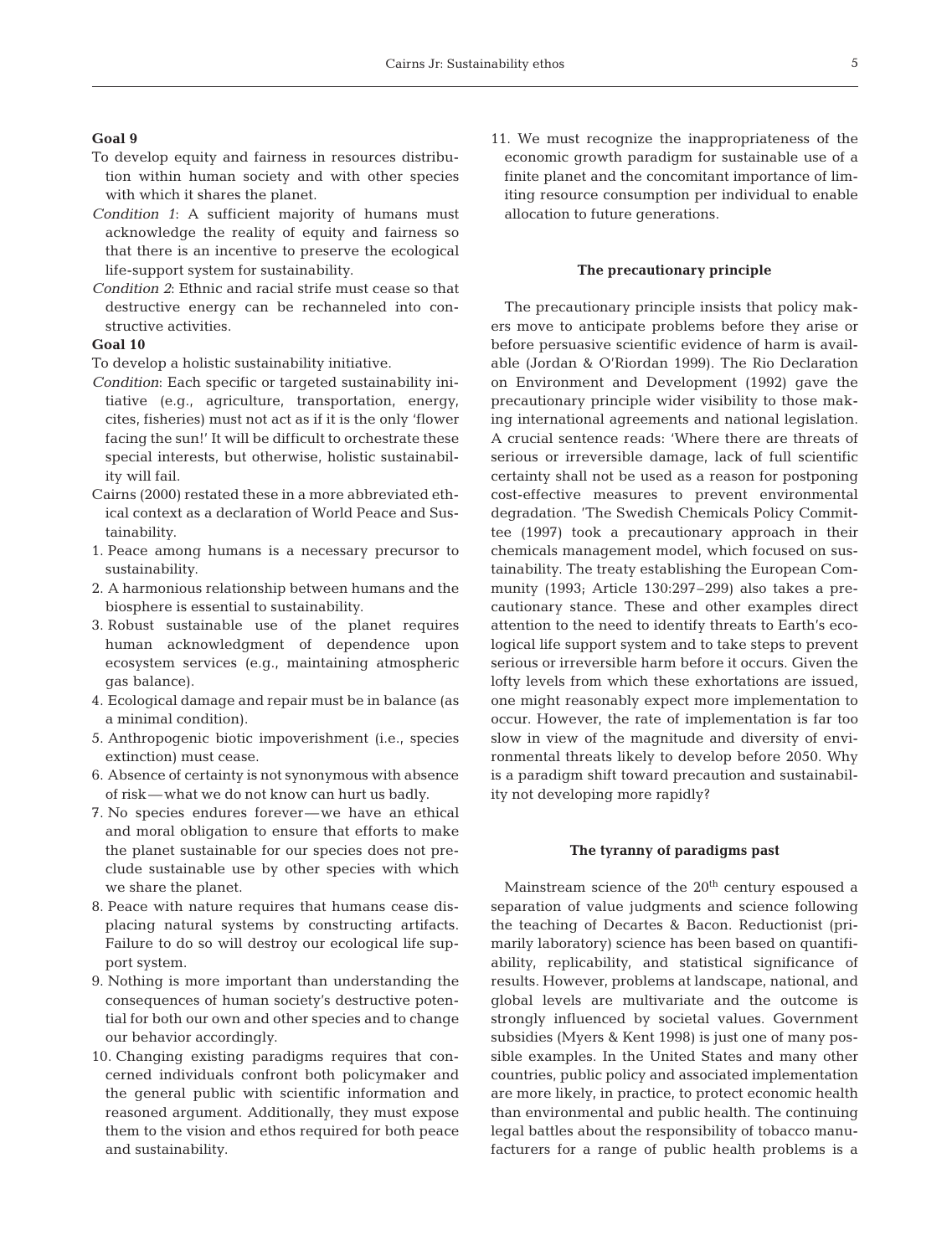good example of the latter. The legal rights of property owners to disrupt the hydrologic cycle in various ways (e.g., dams, destroying wetlands) is another good example of the latter. Endocrine disrupters (Colborn et al. 1996) are a good example that covers both public and environmental health. Predictive ecotoxicology (Cairns & Niederlehner 1995) is still in early developmental stages and, even if it were more advanced, society lacks a philosophy of science that can cope with uncertainties and address issues of equity and fairness in society's relationship with the planet's ecological life support system essential to sustainable use of the planet. United States courts and many other courts of law favor reductionist science, but not integrative (multidimensional) science. Even in cases of reductionist science, such as evidence of harm from tobacco smoke, the burden of proof of harm is not on the manufacturer to any substantial degree, and questions of

withholding incriminating evidence abound. The presumption of innocence is fine for humans, but misapplied to corporations and other artifacts of human society.

# **Equity, fairness, compassion, and an ethos of sustainability**

The planet's dominant paradigm fosters technology and economic growth in ways that seriously threaten the health and integrity of the ecological life support system. Sustainability initiatives attempt to redirect economies and technologies in ways that are less environmentally damaging and ultimately enhance and increase natural capital (Hawken et al. 1999). Neither science nor law as presently practiced are likely to result in sustainable use of the planet, although they can contribute much toward this goal. The same comment applies equally well to technology and economics. Without a set of guiding values (ethos), all of these will fail! Central to these quiding values are fairness, equity, and compassion, not only for present and future generations of the human species but for the biosphere and fellow species as well. As His Holiness the Dalai Lama (1998) notes, the purpose of the human existence is to seek happiness (p. 16). He distinguishes seeking happiness from pleasure. He further believes that the pursuit and achievement of personal happiness, thus defined, does not lead to selfishness and self-absorption. Neither is happiness the result of an abundance of material possessions.

Human society may never achieve sustainable use of the planet. There is no universal law that ensures *Homo sapiens* will persist for any particular time span. Despite current paradigms, survival of the human species almost certainly depends more on compassion, equity, fairness, and an ethos of sustainability than it does on science, law, or technology. Humans lived in a long-term sustainable relationship with the biosphere when it had none of these as they are now known. At that time, they had no choice. Few humans could survive if returned to those earlier stages. However, there is much to indicate that present practices are mostly unsustainable. Making them so will require new values and behaviors, and exponential growth shortens the time to make the transition gracefully.

*Acknowledgments.* I have greatly benefitted from correspondence with Peter Leigh, Richard Thomas, and Charles A. Kennedy on the topics covered here. I am indebted to Amy Ostroth for transcription and to Darla Donald for skilled editorial assistance. My colleagues Alan Heath and B. R. Niederlehner provided useful comments on an early draft. The Cairns Foundation paid for the costs of processing this article.

#### LITERATURE CITED

- Berry, W. (2000) *Life is a Miracle*. Washington, D.C.: Counterpoint. 153 pp
- Cairns, J., Jr. (1994) Ecosystem health through ecological restoration: Barriers and opportunities. *J. Aquat. Ecosys. Health* 3(1):5-14
- Cairns, J., Jr. (1996) Determining the balance between technological and ecosystem services. In P.C. Schulze (ed.) *Engineering within Ecological Constraints*, pp. 13-30. Washington, DC: National Academy Press
- Cairns, J., Jr. (1997a) Global coevolution of natural systems and human society. *Rev. Sociedad Mexicana de Historia Nat*. 47:217-228
- Cairns, J., Jr. (1997b) Commentary: Defining goals and conditions for a sustainable world. *Environ. Health Persp*. 105(11):1164-1170
- Cairns, J., Jr. (1999) Exemptionalism vs environmentalism: the crucial debate on the value of ecosystem health. *Aquat. Ecosys. Health Restor. Manage*. 2:331-338
- Cairns, J., Jr. (2000) World peace and global sustainability. *Int. J. Sustainable Develop. World Ecol*. 7:1-11
- Cairns, J., Jr., and Niederlehner, B.R. (1995) Predictive the ecotoxicology. In D.J. Hoffman, B.A. Rattner, A.G. Burton, Jr. and J. Cairns, Jr. (ed.) *Handbook of Ecotoxicology*, pp. 667-680. Boca Raton, FL: Lewis Publishers, Inc
- Campbell, J. (1991) *The Power of the Myth*. New York: Anchor Books
- Colborn, T., Dumanoski, D. and Myers, J. P. (1996) *Our Stolen Future*. New York: Dutton Publishers. 306 pp
- Hawken, P., Lovins, A. and Lovins, H. (1999) *Natural Capitalism: Creating the Next Industrial Revolution.* New York: Little, Brown & Co., Publishers. 378 pp
- His Holiness the Dalai Lama with Howard C. Cutler. (1998) *The Art of Happiness: A Handbook for Living*. New York: Riverhead Books. 322 pp
- Hobbes, T. (1651) *Leviathan.* Part 1, Chapter 13
- Homer-Dixon, T. F., Boutwell, J. H. and Rathjens, G. W. (1993) Environmental change and violent conflict. *Sci. Am*. February, 38-45
- Homer-Dixon, T. F. (1999) *Environment, Scarcity and Violence*. Princeton, NJ: Princeton University Press